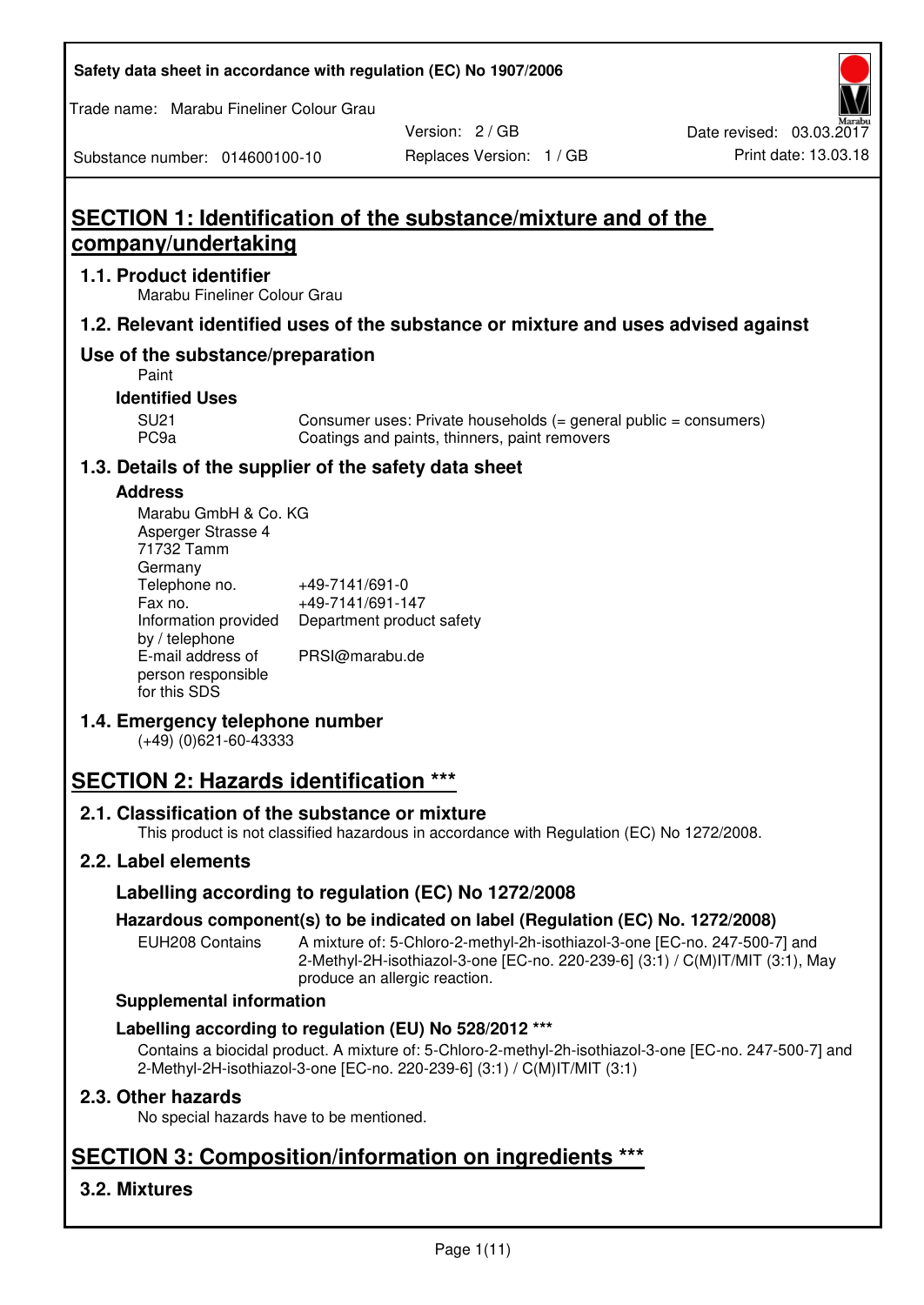| Safety data sheet in accordance with regulation (EC) No 1907/2006                                                                                      |                                      |               |                          |                          |               |                                                  |
|--------------------------------------------------------------------------------------------------------------------------------------------------------|--------------------------------------|---------------|--------------------------|--------------------------|---------------|--------------------------------------------------|
| Trade name: Marabu Fineliner Colour Grau                                                                                                               |                                      |               |                          |                          |               |                                                  |
| Substance number: 014600100-10                                                                                                                         |                                      | Version: 2/GB |                          | Replaces Version: 1 / GB |               | Date revised: 03.03.2017<br>Print date: 13.03.18 |
|                                                                                                                                                        |                                      |               |                          |                          |               |                                                  |
| <b>Chemical characterization</b><br>Paint based on water                                                                                               |                                      |               |                          |                          |               |                                                  |
| <b>Hazardous ingredients</b>                                                                                                                           |                                      |               |                          |                          |               |                                                  |
| <b>Ethanediol</b>                                                                                                                                      |                                      |               |                          |                          |               |                                                  |
| CAS No.                                                                                                                                                | $107 - 21 - 1$                       |               |                          |                          |               |                                                  |
| EINECS no.<br>Registration no.                                                                                                                         | 203-473-3<br>01-2119456816-28        |               |                          |                          |               |                                                  |
| Concentration                                                                                                                                          | $>=$                                 | 1             | $\overline{\phantom{0}}$ | 10                       | $\%$          |                                                  |
|                                                                                                                                                        |                                      |               |                          |                          |               |                                                  |
| Classification (Regulation (EC) No. 1272/2008)                                                                                                         | Acute Tox. 4                         |               | H302                     |                          |               |                                                  |
|                                                                                                                                                        | STOT RE 2                            |               | H373                     |                          |               |                                                  |
|                                                                                                                                                        |                                      |               |                          |                          |               |                                                  |
| <b>Bronopol (INN)</b><br>CAS No.                                                                                                                       | $52 - 51 - 7$                        |               |                          |                          |               |                                                  |
| EINECS no.                                                                                                                                             | 200-143-0                            |               |                          |                          |               |                                                  |
| Concentration                                                                                                                                          | $>=$                                 | 0,01          | $\lt$ $\sim$             | 0,1                      | $\frac{1}{6}$ |                                                  |
| Classification (Regulation (EC) No. 1272/2008)                                                                                                         |                                      |               |                          |                          |               |                                                  |
|                                                                                                                                                        | Eye Dam. 1                           |               | H318                     |                          |               |                                                  |
|                                                                                                                                                        | Skin Irrit. 2                        |               | H315                     |                          |               |                                                  |
|                                                                                                                                                        | STOT SE 3<br>Acute Tox. 4            |               | H335<br>H302             |                          |               |                                                  |
|                                                                                                                                                        | Acute Tox. 4                         |               | H312                     |                          |               |                                                  |
|                                                                                                                                                        | Aquatic Acute 1                      |               | H400                     |                          |               |                                                  |
|                                                                                                                                                        | Aquatic Chronic 1                    |               | H410                     |                          |               |                                                  |
| Concentration limits (Regulation (EC) No. 1272/2008)                                                                                                   |                                      |               |                          |                          |               |                                                  |
|                                                                                                                                                        | Aquatic Acute 1<br>Aquatic Chronic   | H400<br>H410  | $M = 1$                  | $M = 10$                 |               |                                                  |
|                                                                                                                                                        |                                      |               |                          |                          |               |                                                  |
| A mixture of: 5-Chloro-2-methyl-2h-isothiazol-3-one [EC-no. 247-500-7] and<br>2-Methyl-2H-isothiazol-3-one [EC-no. 220-239-6] (3:1) / C(M)IT/MIT (3:1) |                                      |               |                          |                          |               |                                                  |
| CAS No.                                                                                                                                                | 55965-84-9                           |               |                          |                          |               |                                                  |
| Concentration                                                                                                                                          |                                      |               | $\,<\,$                  | 0,0015                   | $\%$          |                                                  |
| Classification (Regulation (EC) No. 1272/2008)                                                                                                         |                                      |               |                          |                          |               |                                                  |
|                                                                                                                                                        | Acute Tox. 3                         |               | H331                     |                          |               |                                                  |
|                                                                                                                                                        | Aquatic Chronic 1<br>Aquatic Acute 1 |               | H410<br>H400             |                          |               |                                                  |
|                                                                                                                                                        | Skin Sens. 1                         |               | H317                     |                          |               |                                                  |
|                                                                                                                                                        | Skin Corr. 1B                        |               | H314                     |                          |               |                                                  |
|                                                                                                                                                        | Acute Tox. 3<br>Acute Tox. 3         |               | H311<br>H301             |                          |               |                                                  |
|                                                                                                                                                        |                                      |               |                          |                          |               |                                                  |
| Concentration limits (Regulation (EC) No. 1272/2008)                                                                                                   | Skin Corr. 1B                        | H314          |                          | $>= 0,6$                 |               |                                                  |
|                                                                                                                                                        | Eye Irrit. 2                         | H319          |                          | $\epsilon = 0.06 < 0.6$  |               |                                                  |
|                                                                                                                                                        | Skin Irrit. 2                        | H315          |                          | $\epsilon = 0.06 < 0.6$  |               |                                                  |
|                                                                                                                                                        | Skin Sens. 1                         | H317          |                          | $= 0,0015$               |               |                                                  |
| <b>Further ingredients ***</b>                                                                                                                         |                                      |               |                          |                          |               |                                                  |
| Glycerol<br>CAS No.                                                                                                                                    | $56 - 81 - 5$                        |               |                          |                          |               |                                                  |
| EINECS no.                                                                                                                                             | 200-289-5                            |               |                          |                          |               |                                                  |
| Concentration                                                                                                                                          | $>=$                                 | 10            | $\,<\,$                  | 25                       | $\%$          | $[3]$                                            |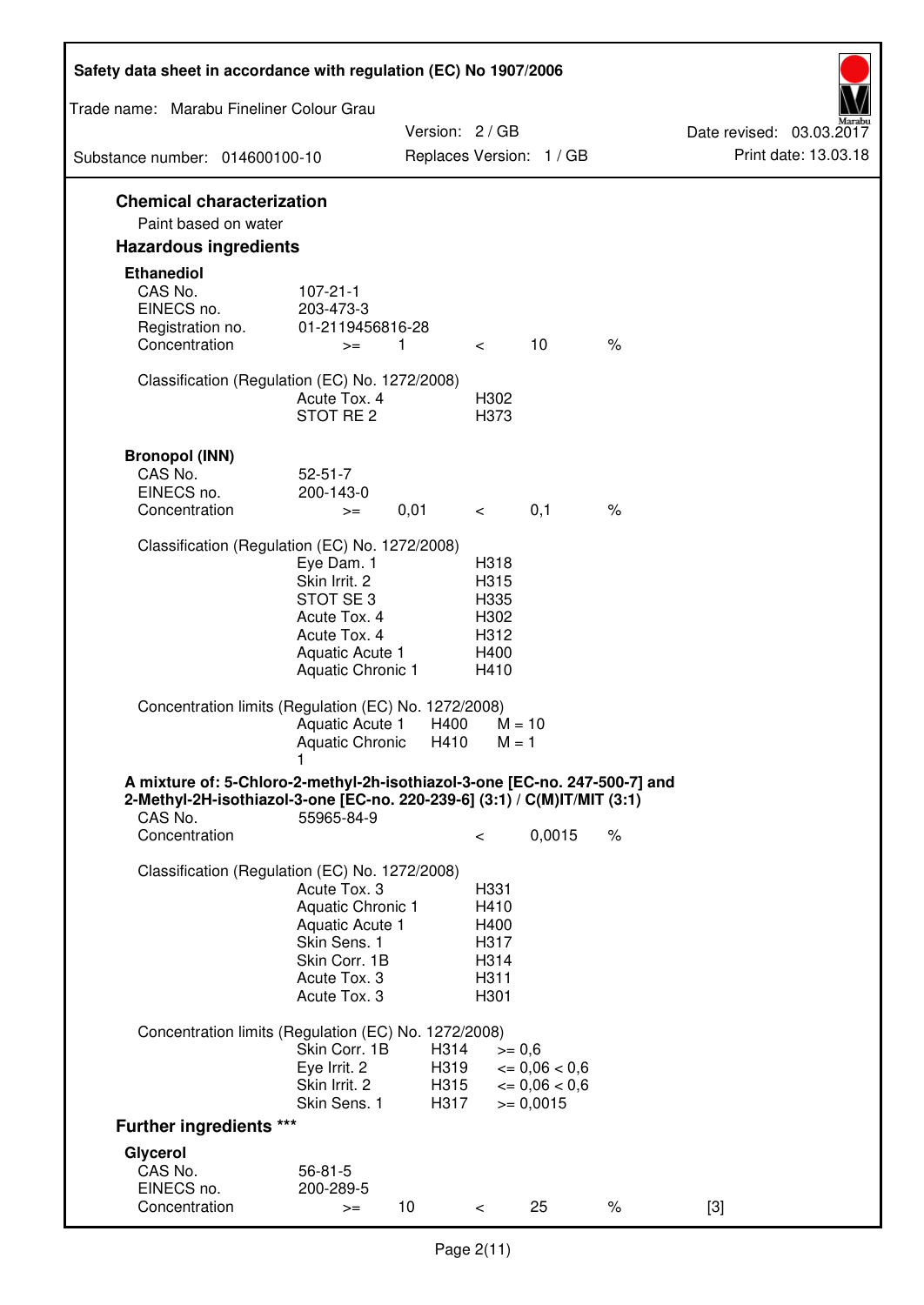| Safety data sheet in accordance with regulation (EC) No 1907/2006                                                                                                                  |                                           |                                                  |
|------------------------------------------------------------------------------------------------------------------------------------------------------------------------------------|-------------------------------------------|--------------------------------------------------|
| Trade name: Marabu Fineliner Colour Grau                                                                                                                                           |                                           |                                                  |
| Substance number: 014600100-10                                                                                                                                                     | Version: 2/GB<br>Replaces Version: 1 / GB | Date revised: 03.03.2017<br>Print date: 13.03.18 |
|                                                                                                                                                                                    |                                           |                                                  |
| $\star$                                                                                                                                                                            |                                           |                                                  |
| $\star$                                                                                                                                                                            |                                           |                                                  |
| [3] Substance with occupational exposure limits                                                                                                                                    |                                           |                                                  |
| <b>SECTION 4: First aid measures</b>                                                                                                                                               |                                           |                                                  |
| 4.1. Description of first aid measures<br>After skin contact                                                                                                                       |                                           |                                                  |
| Wash with plenty of water and soap. Do NOT use solvents or thinners.                                                                                                               |                                           |                                                  |
| After eye contact<br>Separate eyelids, wash the eyes thoroughly with water (15 min.). In case of irritation consult an oculist.                                                    |                                           |                                                  |
| <b>After ingestion</b>                                                                                                                                                             |                                           |                                                  |
| Rinse mouth thoroughly with water. If larger amounts are swallowed or in the event of symptoms take<br>medical treatment.                                                          |                                           |                                                  |
| 4.2. Most important symptoms and effects, both acute and delayed<br>Until now no symptoms known so far.                                                                            |                                           |                                                  |
| 4.3. Indication of any immediate medical attention and special treatment needed                                                                                                    |                                           |                                                  |
| Hints for the physician / treatment<br>Treat symptomatically                                                                                                                       |                                           |                                                  |
| <b>SECTION 5: Firefighting measures</b>                                                                                                                                            |                                           |                                                  |
| 5.1. Extinguishing media                                                                                                                                                           |                                           |                                                  |
| Suitable extinguishing media<br>Carbon dioxide, Foam, Sand, Water                                                                                                                  |                                           |                                                  |
| 5.2. Special hazards arising from the substance or mixture<br>In the event of fire the following can be released: Carbon monoxide (CO); Carbon dioxide (CO2); dense<br>black smoke |                                           |                                                  |
| 5.3. Advice for firefighters                                                                                                                                                       |                                           |                                                  |
| <b>Other information</b><br>Collect contaminated fire-fighting water separately, must not be discharged into the drains.                                                           |                                           |                                                  |
| <b>SECTION 6: Accidental release measures</b>                                                                                                                                      |                                           |                                                  |
| 6.1. Personal precautions, protective equipment and emergency procedures<br>No particular measures required.                                                                       |                                           |                                                  |
| 6.2. Environmental precautions<br>No particular measures required.                                                                                                                 |                                           |                                                  |

**6.3. Methods and material for containment and cleaning up**  Clean preferably with a detergent - avoid use of solvents.

# **6.4. Reference to other sections**

Information regarding Safe handling, see Section 7. Information regarding personal protective measures, see Section 8. Information regarding waste disposal, see Section 13.

# **SECTION 7: Handling and storage**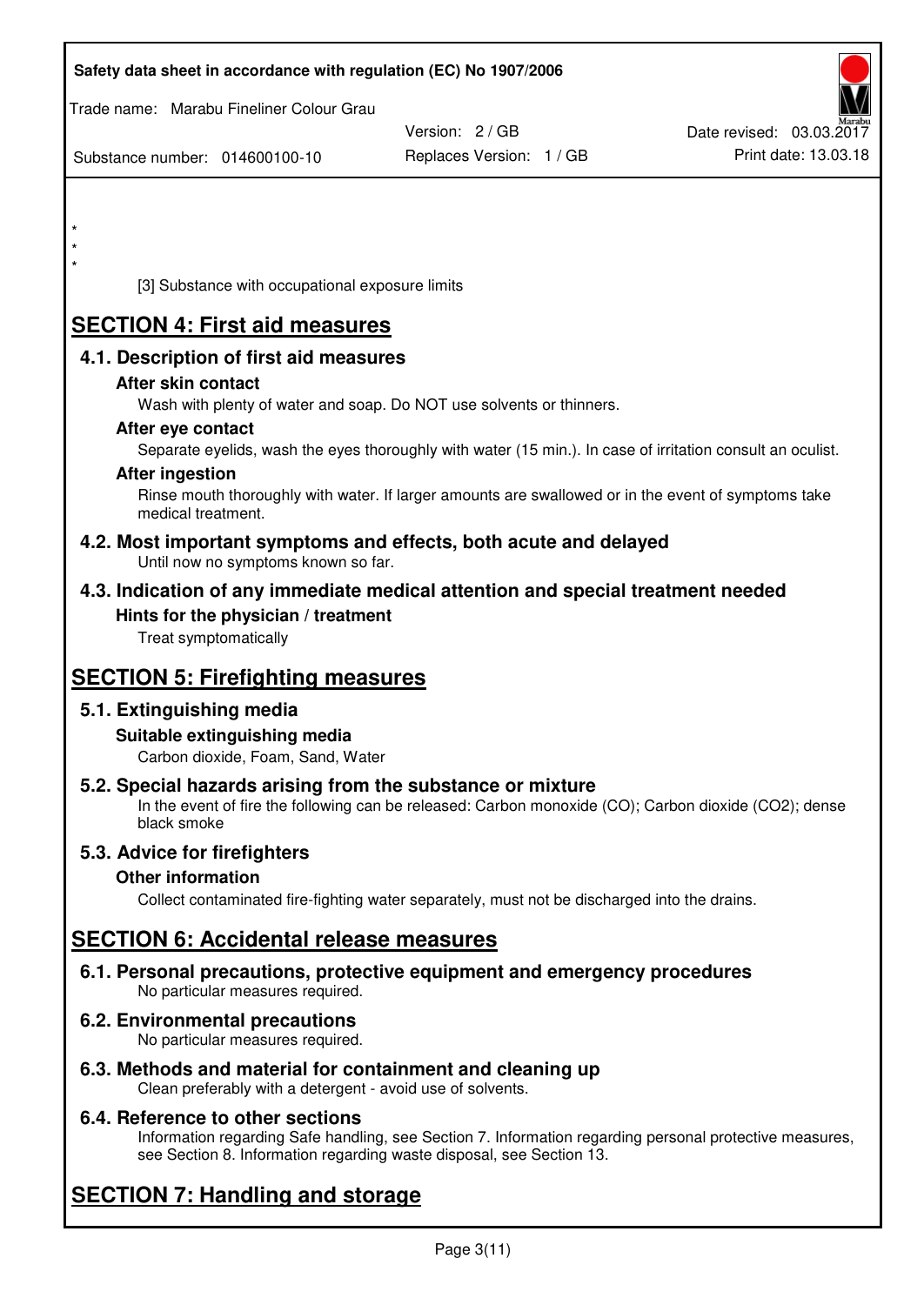| Safety data sheet in accordance with regulation (EC) No 1907/2006                                                                                                             |                                                                                                                                                                                                            |                          |
|-------------------------------------------------------------------------------------------------------------------------------------------------------------------------------|------------------------------------------------------------------------------------------------------------------------------------------------------------------------------------------------------------|--------------------------|
| Trade name: Marabu Fineliner Colour Grau                                                                                                                                      |                                                                                                                                                                                                            |                          |
|                                                                                                                                                                               | Version: 2/GB                                                                                                                                                                                              | Date revised: 03.03.2017 |
| Substance number: 014600100-10                                                                                                                                                | Replaces Version: 1 / GB                                                                                                                                                                                   | Print date: 13.03.18     |
| 7.1. Precautions for safe handling<br><b>Advice on safe handling</b><br>Advice on protection against fire and explosion<br>No special measures required.<br>Temperature class | Avoid skin and eye contact. Smoking, eating and drinking shall be prohibited in application area.<br>Classification of fires / temperature class / Ignition group / Dust explosion class<br>T <sub>2</sub> |                          |
|                                                                                                                                                                               | 7.2. Conditions for safe storage, including any incompatibilities                                                                                                                                          |                          |
| Requirements for storage rooms and vessels                                                                                                                                    |                                                                                                                                                                                                            |                          |
| Store in frostfree conditions.                                                                                                                                                |                                                                                                                                                                                                            |                          |
| Storage class according to TRGS 510<br>Storage class according to                                                                                                             | 12<br>Non-combustible liquids                                                                                                                                                                              |                          |
| <b>TRGS 510</b>                                                                                                                                                               |                                                                                                                                                                                                            |                          |
| 7.3. Specific end use(s)                                                                                                                                                      |                                                                                                                                                                                                            |                          |
| Paint                                                                                                                                                                         |                                                                                                                                                                                                            |                          |
|                                                                                                                                                                               | <b>SECTION 8: Exposure controls/personal protection</b>                                                                                                                                                    |                          |
| 8.1. Control parameters                                                                                                                                                       |                                                                                                                                                                                                            |                          |
| <b>Exposure limit values</b>                                                                                                                                                  |                                                                                                                                                                                                            |                          |
| <b>Ethanediol</b>                                                                                                                                                             |                                                                                                                                                                                                            |                          |
| List<br><b>Type</b>                                                                                                                                                           | <b>EH40</b><br>WEL                                                                                                                                                                                         |                          |
| Value                                                                                                                                                                         | 10<br>mg/m <sup>3</sup>                                                                                                                                                                                    |                          |
| Skin resorption / sensibilisation: Sk;                                                                                                                                        | <b>Status: 2011</b>                                                                                                                                                                                        |                          |
| Glycerol<br>List                                                                                                                                                              | <b>EH40</b>                                                                                                                                                                                                |                          |
| <b>Type</b>                                                                                                                                                                   | <b>WEL</b>                                                                                                                                                                                                 |                          |
| Value<br><b>Status: 2011</b>                                                                                                                                                  | 10<br>mg/m <sup>3</sup>                                                                                                                                                                                    |                          |
| <b>Other information</b>                                                                                                                                                      |                                                                                                                                                                                                            |                          |
| There are not known any further control parameters.                                                                                                                           |                                                                                                                                                                                                            |                          |
| <b>Derived No/Minimal Effect Levels (DNEL/DMEL)</b>                                                                                                                           |                                                                                                                                                                                                            |                          |
| <b>Ethanediol</b>                                                                                                                                                             |                                                                                                                                                                                                            |                          |
| Type of value<br>Reference group                                                                                                                                              | Derived No Effect Level (DNEL)<br>Worker                                                                                                                                                                   |                          |
| Duration of exposure                                                                                                                                                          | Long term                                                                                                                                                                                                  |                          |
| Route of exposure                                                                                                                                                             | inhalative                                                                                                                                                                                                 |                          |
| Mode of action<br>Concentration                                                                                                                                               | Local effects<br>35                                                                                                                                                                                        | mg/m <sup>3</sup>        |
|                                                                                                                                                                               |                                                                                                                                                                                                            |                          |
| Type of value<br>Reference group                                                                                                                                              | Derived No Effect Level (DNEL)<br>Worker                                                                                                                                                                   |                          |
| Duration of exposure                                                                                                                                                          | Long term                                                                                                                                                                                                  |                          |
| Route of exposure                                                                                                                                                             | dermal                                                                                                                                                                                                     |                          |
| Mode of action<br>Concentration                                                                                                                                               | Systemic effects<br>106                                                                                                                                                                                    | mg/kg                    |
|                                                                                                                                                                               |                                                                                                                                                                                                            |                          |
| Type of value<br>Reference group                                                                                                                                              | Derived No Effect Level (DNEL)<br>Consumer                                                                                                                                                                 |                          |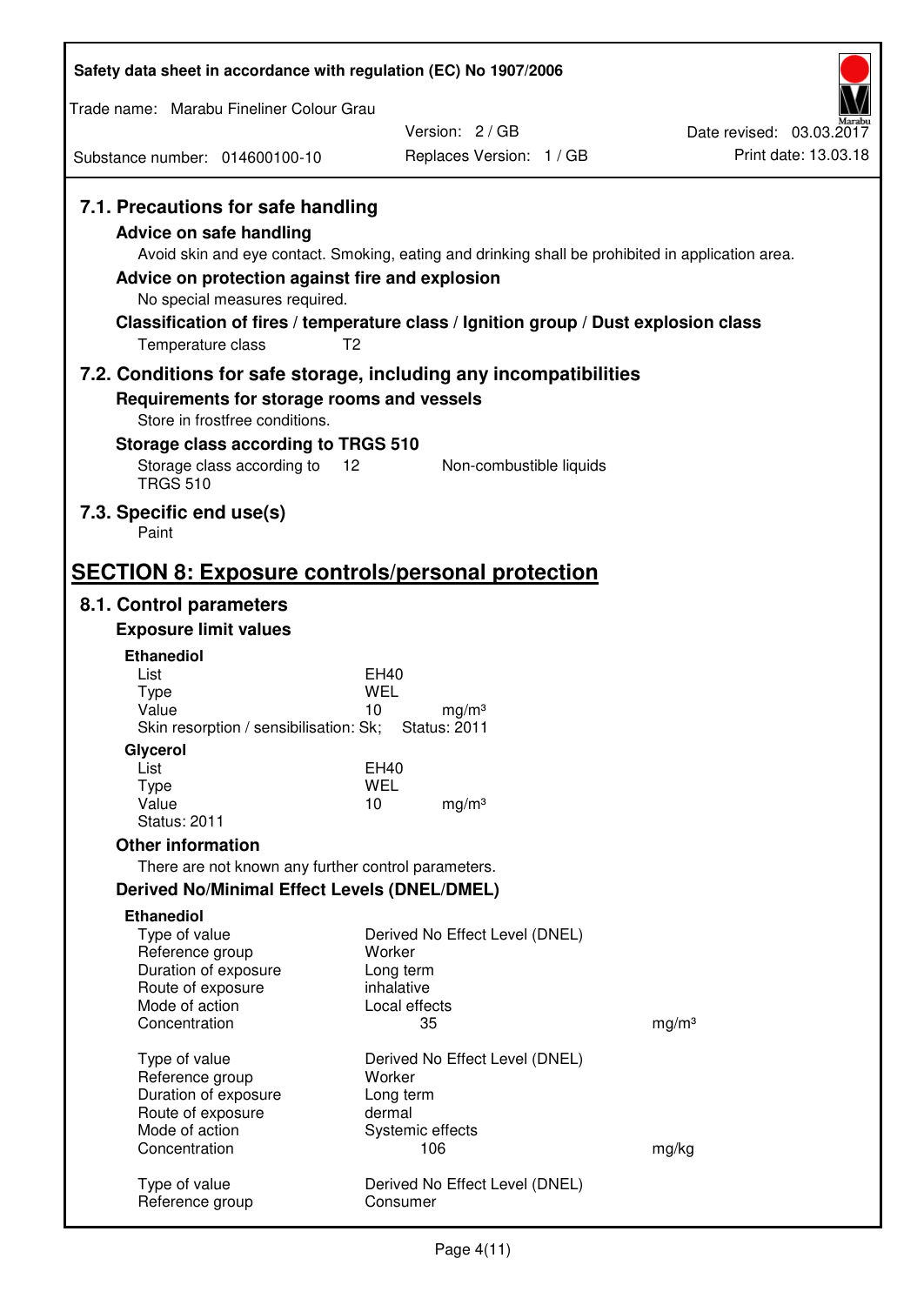| Safety data sheet in accordance with regulation (EC) No 1907/2006 |                                                                                                       |                                                  |
|-------------------------------------------------------------------|-------------------------------------------------------------------------------------------------------|--------------------------------------------------|
| Trade name: Marabu Fineliner Colour Grau                          | Version: 2/GB                                                                                         |                                                  |
| Substance number: 014600100-10                                    | Replaces Version: 1 / GB                                                                              | Date revised: 03.03.2017<br>Print date: 13.03.18 |
| Duration of exposure<br>Route of exposure                         | Long term<br>inhalative                                                                               |                                                  |
| Mode of action                                                    | Local effects                                                                                         |                                                  |
| Concentration                                                     | 7                                                                                                     | mg/m <sup>3</sup>                                |
| Type of value                                                     | Derived No Effect Level (DNEL)                                                                        |                                                  |
| Reference group                                                   | Consumer                                                                                              |                                                  |
| Duration of exposure                                              | Long term                                                                                             |                                                  |
| Route of exposure                                                 | dermal                                                                                                |                                                  |
| Mode of action                                                    | Systemic effects                                                                                      |                                                  |
| Concentration                                                     | 53                                                                                                    | mg/kg                                            |
| <b>Predicted No Effect Concentration (PNEC)</b>                   |                                                                                                       |                                                  |
| <b>Ethanediol</b>                                                 |                                                                                                       |                                                  |
| Type of value                                                     | <b>PNEC</b>                                                                                           |                                                  |
| <b>Type</b><br>Concentration                                      | Freshwater<br>10                                                                                      |                                                  |
|                                                                   |                                                                                                       | mg/l                                             |
| Type of value                                                     | <b>PNEC</b>                                                                                           |                                                  |
| <b>Type</b>                                                       | Saltwater                                                                                             |                                                  |
| Concentration                                                     | 1                                                                                                     | mg/l                                             |
| Type of value                                                     | <b>PNEC</b>                                                                                           |                                                  |
| <b>Type</b>                                                       | Water (intermittent release)                                                                          |                                                  |
| Concentration                                                     | 10                                                                                                    | mg/l                                             |
| Type of value                                                     | <b>PNEC</b>                                                                                           |                                                  |
| <b>Type</b>                                                       | Sewage treatment plant (STP)                                                                          |                                                  |
| Concentration                                                     | 199,5                                                                                                 | mg/l                                             |
| Type of value                                                     | <b>PNEC</b>                                                                                           |                                                  |
| Type                                                              | Freshwater sediment                                                                                   |                                                  |
| Concentration                                                     | 37                                                                                                    | mg/kg                                            |
| Type of value                                                     | <b>PNEC</b>                                                                                           |                                                  |
| <b>Type</b>                                                       | Marine sediment                                                                                       |                                                  |
| Concentration                                                     | 3,7                                                                                                   | mg/kg                                            |
| Type of value                                                     | <b>PNEC</b>                                                                                           |                                                  |
| <b>Type</b><br>Concentration                                      | Soil                                                                                                  |                                                  |
|                                                                   | 1,53                                                                                                  | mg/kg                                            |
| 8.2. Exposure controls                                            |                                                                                                       |                                                  |
| <b>Exposure controls</b><br>Provide adequate ventilation.         |                                                                                                       |                                                  |
| <b>Respiratory protection</b>                                     |                                                                                                       |                                                  |
| Not necessary.                                                    |                                                                                                       |                                                  |
| <b>Hand protection</b><br>Not necessary.                          |                                                                                                       |                                                  |
| In case of intensive contact wear protective gloves.              |                                                                                                       |                                                  |
|                                                                   | There is no one glove material or combination of materials that will give unlimited resistance to any |                                                  |
| individual or combination of chemicals.                           | For prolonged or repeated handling nitrile rubber gloves with textile undergloves are required.       |                                                  |
| Material thickness<br>>                                           | 0,5<br>mm                                                                                             |                                                  |
| Breakthrough time                                                 | 30<br>min<br>$\,<\,$                                                                                  |                                                  |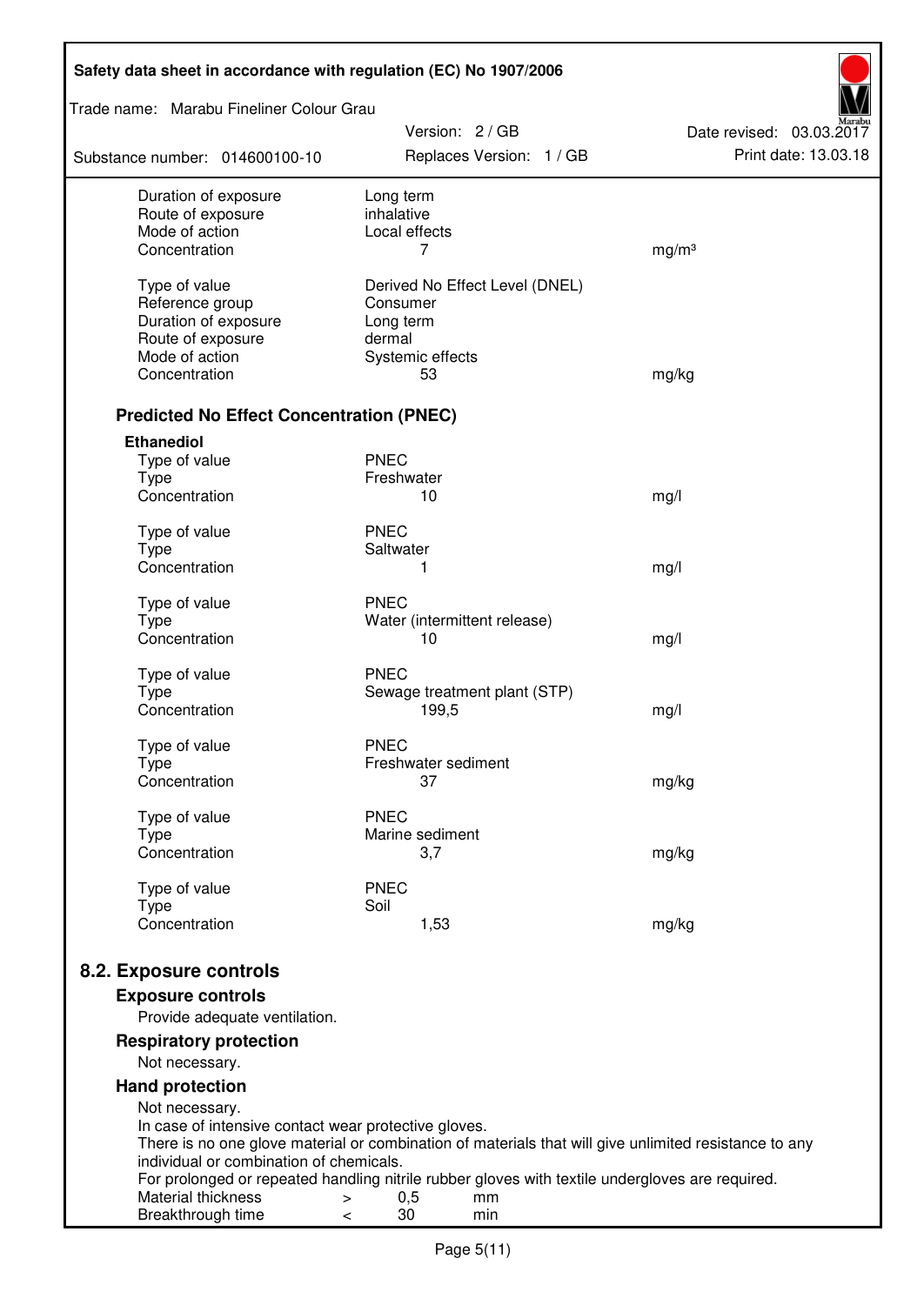| Safety data sheet in accordance with regulation (EC) No 1907/2006                                                                                                                                                                                                                                                                                            |                                 |                          |                                                                                                                                                                                                                                                                                                                    |
|--------------------------------------------------------------------------------------------------------------------------------------------------------------------------------------------------------------------------------------------------------------------------------------------------------------------------------------------------------------|---------------------------------|--------------------------|--------------------------------------------------------------------------------------------------------------------------------------------------------------------------------------------------------------------------------------------------------------------------------------------------------------------|
| Trade name: Marabu Fineliner Colour Grau                                                                                                                                                                                                                                                                                                                     |                                 |                          |                                                                                                                                                                                                                                                                                                                    |
|                                                                                                                                                                                                                                                                                                                                                              | Version: 2 / GB                 |                          | Date revised: 03.03.2017                                                                                                                                                                                                                                                                                           |
| Substance number: 014600100-10                                                                                                                                                                                                                                                                                                                               |                                 | Replaces Version: 1 / GB | Print date: 13.03.18                                                                                                                                                                                                                                                                                               |
|                                                                                                                                                                                                                                                                                                                                                              |                                 |                          |                                                                                                                                                                                                                                                                                                                    |
| The breakthrough time must be greater than the end use time of the product.<br>replacement must be followed.<br>Gloves should be replaced regularly and if there is any sign of damage to the glove material.<br>Always ensure that gloves are free from defects and that they are stored and used correctly.<br>maintenance.<br>once exposure has occurred. |                                 |                          | The instructions and information provided by the glove manufacturer on use, storage, maintenance and<br>The performance or effectiveness of the glove may be reduced by physical/ chemical damage and poor<br>Barrier creams may help to protect the exposed areas of the skin, they should however not be applied |
| Eye protection                                                                                                                                                                                                                                                                                                                                               |                                 |                          |                                                                                                                                                                                                                                                                                                                    |
| Not necessary.                                                                                                                                                                                                                                                                                                                                               |                                 |                          |                                                                                                                                                                                                                                                                                                                    |
| <b>Body protection</b>                                                                                                                                                                                                                                                                                                                                       |                                 |                          |                                                                                                                                                                                                                                                                                                                    |
| Not applicable.                                                                                                                                                                                                                                                                                                                                              |                                 |                          |                                                                                                                                                                                                                                                                                                                    |
|                                                                                                                                                                                                                                                                                                                                                              |                                 |                          |                                                                                                                                                                                                                                                                                                                    |
| <b>SECTION 9: Physical and chemical properties</b>                                                                                                                                                                                                                                                                                                           |                                 |                          |                                                                                                                                                                                                                                                                                                                    |
| 9.1. Information on basic physical and chemical properties                                                                                                                                                                                                                                                                                                   |                                 |                          |                                                                                                                                                                                                                                                                                                                    |
| <b>Form</b>                                                                                                                                                                                                                                                                                                                                                  | liquid                          |                          |                                                                                                                                                                                                                                                                                                                    |
| <b>Colour</b>                                                                                                                                                                                                                                                                                                                                                | coloured                        |                          |                                                                                                                                                                                                                                                                                                                    |
| <b>Odour</b>                                                                                                                                                                                                                                                                                                                                                 | odourless                       |                          |                                                                                                                                                                                                                                                                                                                    |
| <b>Odour threshold</b>                                                                                                                                                                                                                                                                                                                                       |                                 |                          |                                                                                                                                                                                                                                                                                                                    |
| Remarks                                                                                                                                                                                                                                                                                                                                                      | No data available               |                          |                                                                                                                                                                                                                                                                                                                    |
| <b>Melting point</b>                                                                                                                                                                                                                                                                                                                                         |                                 |                          |                                                                                                                                                                                                                                                                                                                    |
| Remarks                                                                                                                                                                                                                                                                                                                                                      | not determined                  |                          |                                                                                                                                                                                                                                                                                                                    |
| <b>Freezing point</b>                                                                                                                                                                                                                                                                                                                                        |                                 |                          |                                                                                                                                                                                                                                                                                                                    |
| Remarks                                                                                                                                                                                                                                                                                                                                                      | not determined                  |                          |                                                                                                                                                                                                                                                                                                                    |
| Initial boiling point and boiling range                                                                                                                                                                                                                                                                                                                      |                                 |                          |                                                                                                                                                                                                                                                                                                                    |
| Value                                                                                                                                                                                                                                                                                                                                                        | appr. 100                       |                          | $\rm ^{\circ}C$                                                                                                                                                                                                                                                                                                    |
| Pressure                                                                                                                                                                                                                                                                                                                                                     | 1.013                           | hPa                      |                                                                                                                                                                                                                                                                                                                    |
| Source                                                                                                                                                                                                                                                                                                                                                       | Literature value                |                          |                                                                                                                                                                                                                                                                                                                    |
| <b>Flash point</b>                                                                                                                                                                                                                                                                                                                                           |                                 |                          |                                                                                                                                                                                                                                                                                                                    |
| Remarks                                                                                                                                                                                                                                                                                                                                                      | Not applicable                  |                          |                                                                                                                                                                                                                                                                                                                    |
| Evaporation rate (ether $= 1$ ) :                                                                                                                                                                                                                                                                                                                            |                                 |                          |                                                                                                                                                                                                                                                                                                                    |
| Remarks                                                                                                                                                                                                                                                                                                                                                      | not determined                  |                          |                                                                                                                                                                                                                                                                                                                    |
| <b>Flammability (solid, gas)</b>                                                                                                                                                                                                                                                                                                                             |                                 |                          |                                                                                                                                                                                                                                                                                                                    |
| Not applicable                                                                                                                                                                                                                                                                                                                                               |                                 |                          |                                                                                                                                                                                                                                                                                                                    |
| Upper/lower flammability or explosive limits                                                                                                                                                                                                                                                                                                                 |                                 |                          |                                                                                                                                                                                                                                                                                                                    |
| Lower explosion limit<br>Upper explosion limit                                                                                                                                                                                                                                                                                                               | 3,2<br>appr.<br>53<br>appr.     |                          | $%$ $(V)$<br>$%$ (V)                                                                                                                                                                                                                                                                                               |
| Source                                                                                                                                                                                                                                                                                                                                                       | Literature value                |                          |                                                                                                                                                                                                                                                                                                                    |
| Vapour pressure                                                                                                                                                                                                                                                                                                                                              |                                 |                          |                                                                                                                                                                                                                                                                                                                    |
| Value                                                                                                                                                                                                                                                                                                                                                        | 23<br>appr.                     |                          | hPa                                                                                                                                                                                                                                                                                                                |
| Temperature                                                                                                                                                                                                                                                                                                                                                  | 20                              | °C                       |                                                                                                                                                                                                                                                                                                                    |
| Method                                                                                                                                                                                                                                                                                                                                                       | Value taken from the literature |                          |                                                                                                                                                                                                                                                                                                                    |
| <b>Vapour density</b>                                                                                                                                                                                                                                                                                                                                        |                                 |                          |                                                                                                                                                                                                                                                                                                                    |
| Remarks                                                                                                                                                                                                                                                                                                                                                      | not determined                  |                          |                                                                                                                                                                                                                                                                                                                    |
| <b>Density</b>                                                                                                                                                                                                                                                                                                                                               |                                 |                          |                                                                                                                                                                                                                                                                                                                    |
| Remarks                                                                                                                                                                                                                                                                                                                                                      | not determined                  |                          |                                                                                                                                                                                                                                                                                                                    |
| Solubility in water                                                                                                                                                                                                                                                                                                                                          |                                 |                          |                                                                                                                                                                                                                                                                                                                    |
| Remarks                                                                                                                                                                                                                                                                                                                                                      | miscible                        |                          |                                                                                                                                                                                                                                                                                                                    |

 $\mathbf{r}$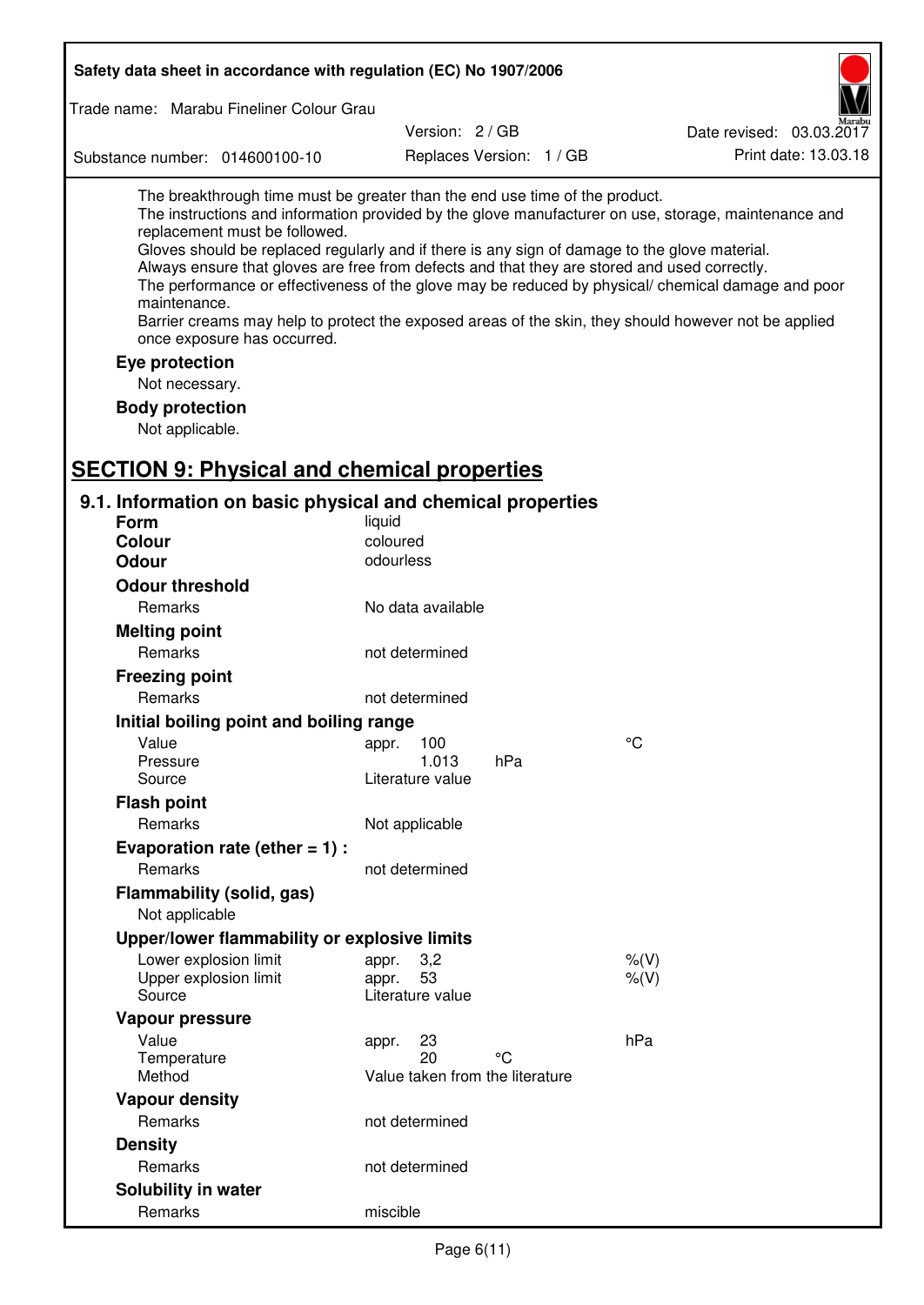| Safety data sheet in accordance with regulation (EC) No 1907/2006                    |                                             |                                                                   |
|--------------------------------------------------------------------------------------|---------------------------------------------|-------------------------------------------------------------------|
| Trade name: Marabu Fineliner Colour Grau                                             |                                             |                                                                   |
| Substance number: 014600100-10                                                       | Version: 2 / GB<br>Replaces Version: 1 / GB | Date revised: 03.03.2017<br>Print date: 13.03.18                  |
| Ignition temperature                                                                 |                                             |                                                                   |
| Value                                                                                | 410<br>appr.                                | °C                                                                |
| Source                                                                               | Literature value                            |                                                                   |
| <b>Viscosity</b>                                                                     |                                             |                                                                   |
| Remarks<br>Remarks                                                                   | not determined                              |                                                                   |
| 9.2. Other information                                                               |                                             |                                                                   |
| <b>Other information</b>                                                             |                                             |                                                                   |
| None known                                                                           |                                             |                                                                   |
|                                                                                      |                                             |                                                                   |
| <b>SECTION 10: Stability and reactivity</b>                                          |                                             |                                                                   |
| 10.1. Reactivity<br><b>None</b>                                                      |                                             |                                                                   |
| 10.2. Chemical stability<br>No hazardous reactions known.                            |                                             |                                                                   |
| 10.3. Possibility of hazardous reactions<br>No hazardous reactions known.            |                                             |                                                                   |
| 10.4. Conditions to avoid<br>No hazardous reactions known.                           |                                             |                                                                   |
| 10.5. Incompatible materials                                                         |                                             |                                                                   |
| None                                                                                 |                                             |                                                                   |
| 10.6. Hazardous decomposition products<br>No hazardous decomposition products known. |                                             |                                                                   |
| <b>SECTION 11: Toxicological information</b>                                         |                                             |                                                                   |
| 11.1. Information on toxicological effects                                           |                                             |                                                                   |
| <b>Acute oral toxicity</b>                                                           |                                             |                                                                   |
| Remarks                                                                              |                                             | Based on available data, the classification criteria are not met. |
| <b>Acute dermal toxicity</b>                                                         |                                             |                                                                   |
| Remarks                                                                              |                                             | Based on available data, the classification criteria are not met. |
| <b>Acute inhalational toxicity</b><br>Remarks                                        |                                             | Based on available data, the classification criteria are not met. |
| <b>Skin corrosion/irritation</b>                                                     |                                             |                                                                   |
| Remarks                                                                              |                                             | Based on available data, the classification criteria are not met. |
| Serious eye damage/irritation                                                        |                                             |                                                                   |
| Remarks                                                                              |                                             | Based on available data, the classification criteria are not met. |
| <b>Sensitization</b>                                                                 |                                             |                                                                   |
| Remarks                                                                              |                                             | Based on available data, the classification criteria are not met. |
| <b>Mutagenicity</b>                                                                  |                                             |                                                                   |
| Remarks                                                                              |                                             | Based on available data, the classification criteria are not met. |
| <b>Reproductive toxicity</b><br>Remarks                                              |                                             | Based on available data, the classification criteria are not met. |
| Carcinogenicity                                                                      |                                             |                                                                   |
| Remarks                                                                              |                                             | Based on available data, the classification criteria are not met. |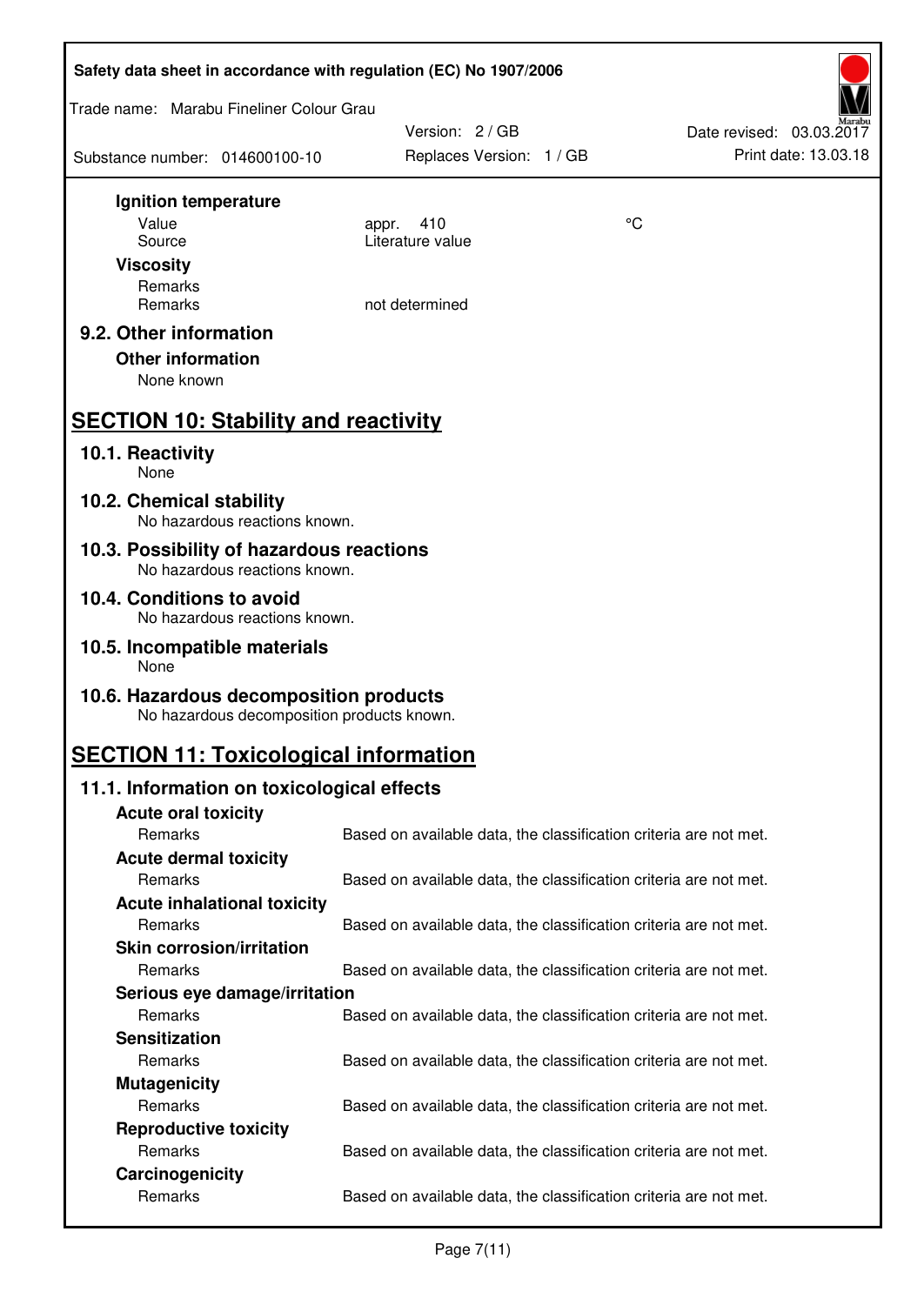#### **Safety data sheet in accordance with regulation (EC) No 1907/2006**

Trade name: Marabu Fineliner Colour Grau

Substance number: 014600100-10

Version: 2 / GB

Replaces Version: 1 / GB Print date: 13.03.18 Date revised: 03.03.2017

# **Specific Target Organ Toxicity (STOT)**

**Single exposure** 

Based on available data, the classification criteria are not met.

**Repeated exposure** 

Remarks Based on available data, the classification criteria are not met.

#### **Aspiration hazard**

Based on available data, the classification criteria are not met.

#### **Experience in practice**

Provided all the recommended protective and safety precautions are taken, experience shows that no risk to health can be expected.

#### **Other information**

There are no data available on the mixture itself. The mixture has been assessed following the additivity method of the GHS/CLP Regulation (EC) No 1272/2008.

# **SECTION 12: Ecological information**

# **12.1. Toxicity**

#### **General information**

There are no data available on the mixture itself.Do not allow to enter drains or water courses.The mixture has been assessed following the summation method of the CLP Regulation (EC) No 1272/2008 and is not classified as dangerous for the environment.

# **12.2. Persistence and degradability**

#### **General information**

There are no data available on the mixture itself.

# **12.3. Bioaccumulative potential**

#### **General information**

There are no data available on the mixture itself.

#### **12.4. Mobility in soil**

#### **General information**

There are no data available on the mixture itself.

**12.5. Results of PBT and vPvB assessment** 

#### **General information**

There are no data available on the mixture itself.

#### **12.6. Other adverse effects**

#### **General information**

There are no data available on the mixture itself.

# **SECTION 13: Disposal considerations**

# **13.1. Waste treatment methods**

# **Disposal recommendations for the product**

The product can be placed with other household refuse. Small residues in containers can be washed-out with water and put into the drainage system.

#### **Disposal recommendations for packaging**

Packaging that cannot be cleaned should be disposed off as product waste. Completely emptied packagings can be given for recycling.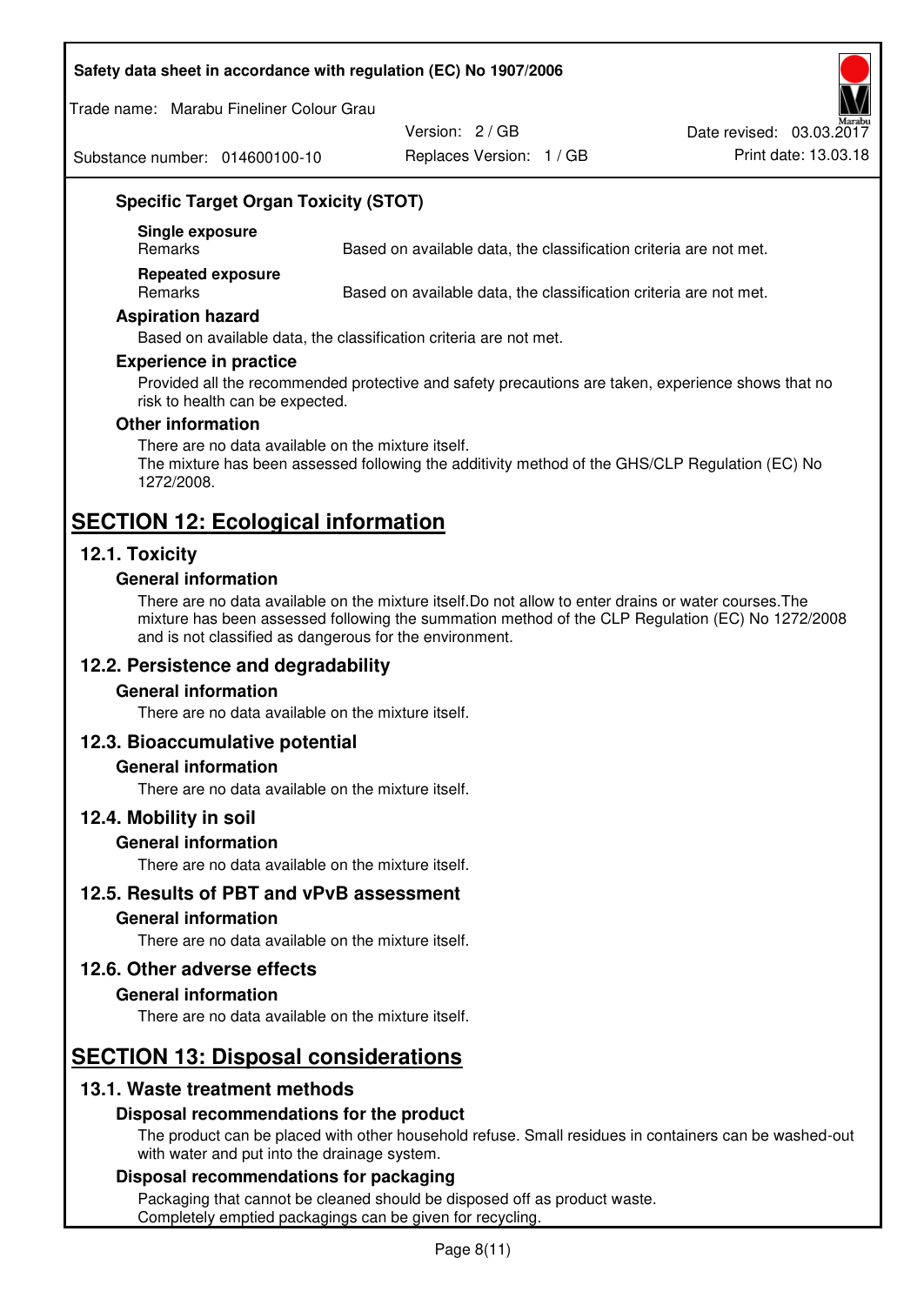| Safety data sheet in accordance with regulation (EC) No 1907/2006                                                                                                                                                                                                                                    |                          |                          |
|------------------------------------------------------------------------------------------------------------------------------------------------------------------------------------------------------------------------------------------------------------------------------------------------------|--------------------------|--------------------------|
| Trade name: Marabu Fineliner Colour Grau                                                                                                                                                                                                                                                             |                          |                          |
|                                                                                                                                                                                                                                                                                                      | Version: 2/GB            | Date revised: 03.03.2017 |
| Substance number: 014600100-10                                                                                                                                                                                                                                                                       | Replaces Version: 1 / GB | Print date: 13.03.18     |
| <b>SECTION 14: Transport information</b>                                                                                                                                                                                                                                                             |                          |                          |
| <b>Land transport ADR/RID</b><br>Non-dangerous goods<br>14.1. UN number<br>$UN -$                                                                                                                                                                                                                    |                          |                          |
| 14.2. UN proper shipping name                                                                                                                                                                                                                                                                        |                          |                          |
| 14.3. Transport hazard class(es)<br>Class                                                                                                                                                                                                                                                            |                          |                          |
| Label<br>14.4. Packing group                                                                                                                                                                                                                                                                         |                          |                          |
| Packing group<br>Transport category<br>0<br>14.5. Environmental hazards                                                                                                                                                                                                                              |                          |                          |
| <b>Marine transport IMDG/GGVSee</b><br>The product does not constitute a hazardous substance in sea transport.<br>14.1. UN number<br>$UN -$<br>14.2. UN proper shipping name                                                                                                                         |                          |                          |
| 14.3. Transport hazard class(es)                                                                                                                                                                                                                                                                     |                          |                          |
| Class<br>Subsidiary risk<br>14.4. Packing group                                                                                                                                                                                                                                                      |                          |                          |
| Packing group<br>14.5. Environmental hazards<br>no                                                                                                                                                                                                                                                   |                          |                          |
| Air transport ICAO/IATA                                                                                                                                                                                                                                                                              |                          |                          |
| The product does not constitute a hazardous substance in air transport.<br>14.1. UN number<br>$UN -$                                                                                                                                                                                                 |                          |                          |
| 14.2. UN proper shipping name                                                                                                                                                                                                                                                                        |                          |                          |
| 14.3. Transport hazard class(es)<br>Class                                                                                                                                                                                                                                                            |                          |                          |
| Subsidiary risk<br>14.4. Packing group                                                                                                                                                                                                                                                               |                          |                          |
| Packing group<br>14.5. Environmental hazards                                                                                                                                                                                                                                                         |                          |                          |
| Information for all modes of transport<br>14.6. Special precautions for user<br>Transport within the user's premises:<br>Always transport in closed containers that are upright and secure.<br>Ensure that persons transporting the product know what to do in the event of an accident or spillage. |                          |                          |
| <b>Other information</b><br>14.7. Transport in bulk according to Annex II of Marpol and the IBC Code<br>no                                                                                                                                                                                           |                          |                          |
| <b>SECTION 15: Regulatory information ***</b>                                                                                                                                                                                                                                                        |                          |                          |
| 15.1. Safety, health and environmental regulations/legislation specific for the substance                                                                                                                                                                                                            |                          |                          |

Page 9(11)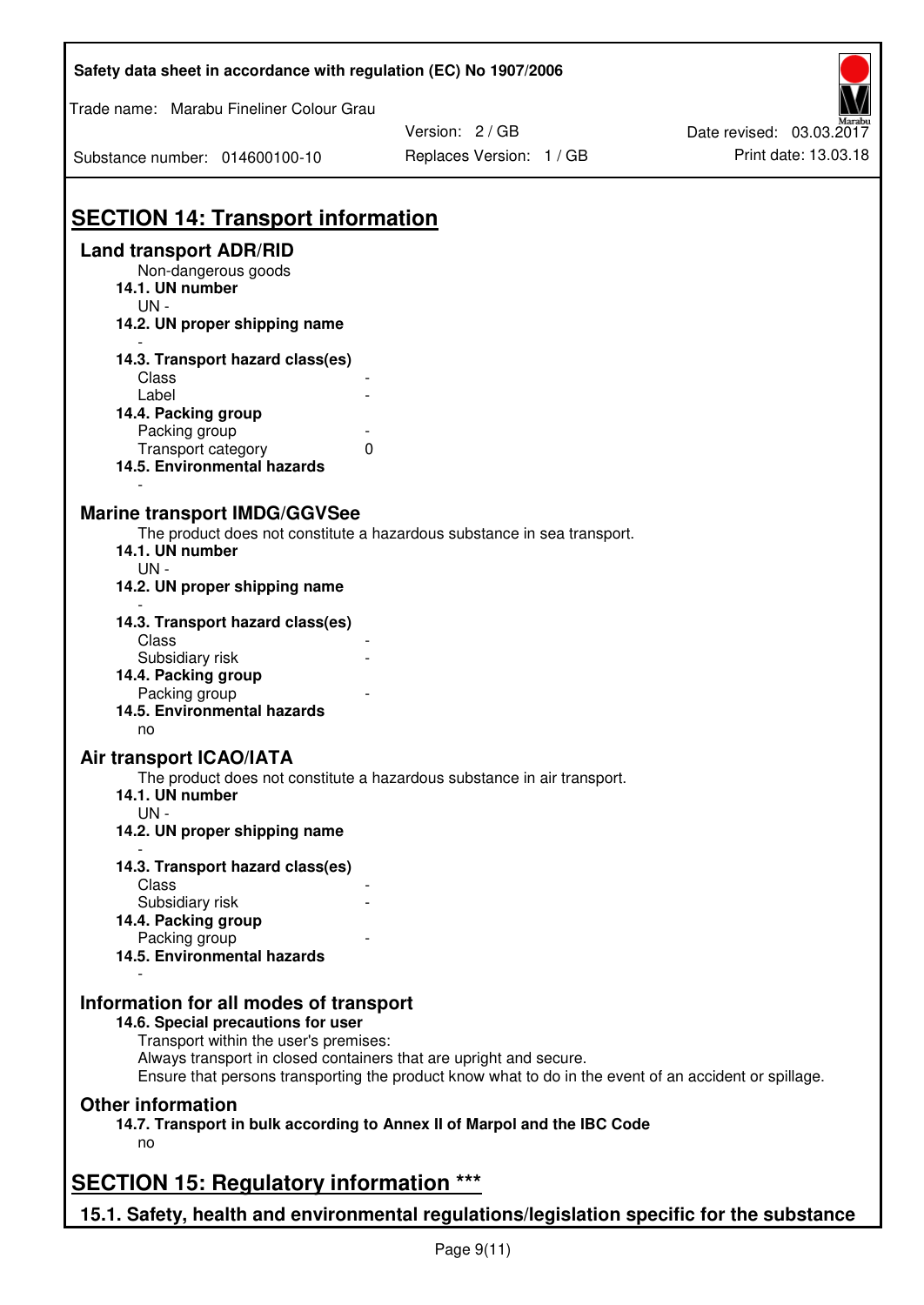|                                | Safety data sheet in accordance with regulation (EC) No 1907/2006                                                                                                                                                                                                                                                                                                                                                                                                 |                                                       |                          |                                                                                                              |
|--------------------------------|-------------------------------------------------------------------------------------------------------------------------------------------------------------------------------------------------------------------------------------------------------------------------------------------------------------------------------------------------------------------------------------------------------------------------------------------------------------------|-------------------------------------------------------|--------------------------|--------------------------------------------------------------------------------------------------------------|
|                                | Trade name: Marabu Fineliner Colour Grau                                                                                                                                                                                                                                                                                                                                                                                                                          | Version: 2/GB                                         |                          | Date revised: 03.03.2017                                                                                     |
| Substance number: 014600100-10 |                                                                                                                                                                                                                                                                                                                                                                                                                                                                   |                                                       | Replaces Version: 1 / GB | Print date: 13.03.18                                                                                         |
| or mixture                     |                                                                                                                                                                                                                                                                                                                                                                                                                                                                   |                                                       |                          |                                                                                                              |
| <b>VOC ***</b>                 |                                                                                                                                                                                                                                                                                                                                                                                                                                                                   |                                                       |                          |                                                                                                              |
| VOC (EU)                       |                                                                                                                                                                                                                                                                                                                                                                                                                                                                   | $\mathbf 0$                                           | $\%$                     |                                                                                                              |
| <b>Other information</b>       |                                                                                                                                                                                                                                                                                                                                                                                                                                                                   |                                                       |                          |                                                                                                              |
|                                | All components are contained in the TSCA inventory or exempted.<br>All components are contained in the AICS inventory.<br>All components are contained in the PICCS inventory.<br>All components are contained in the DSL inventory.<br>All components are contained in the IECSC inventory.<br>All components are contained in the NZIOC inventory.<br>All components are contained in the ENCS inventory.<br>All components are contained in the ECL inventory. |                                                       |                          |                                                                                                              |
|                                | 15.2. Chemical safety assessment<br>For this preparation a chemical safety assessment has not been carried out.                                                                                                                                                                                                                                                                                                                                                   |                                                       |                          |                                                                                                              |
|                                | <b>SECTION 16: Other information</b>                                                                                                                                                                                                                                                                                                                                                                                                                              |                                                       |                          |                                                                                                              |
|                                | Hazard statements listed in Chapter 3                                                                                                                                                                                                                                                                                                                                                                                                                             |                                                       |                          |                                                                                                              |
| H301                           |                                                                                                                                                                                                                                                                                                                                                                                                                                                                   | Toxic if swallowed.<br>Harmful if swallowed.          |                          |                                                                                                              |
| H302<br>H311                   |                                                                                                                                                                                                                                                                                                                                                                                                                                                                   | Toxic in contact with skin.                           |                          |                                                                                                              |
| H312                           |                                                                                                                                                                                                                                                                                                                                                                                                                                                                   | Harmful in contact with skin.                         |                          |                                                                                                              |
| H314                           |                                                                                                                                                                                                                                                                                                                                                                                                                                                                   | Causes severe skin burns and eye damage.              |                          |                                                                                                              |
| H315                           |                                                                                                                                                                                                                                                                                                                                                                                                                                                                   | Causes skin irritation.                               |                          |                                                                                                              |
| H317                           |                                                                                                                                                                                                                                                                                                                                                                                                                                                                   | May cause an allergic skin reaction.                  |                          |                                                                                                              |
| H318                           |                                                                                                                                                                                                                                                                                                                                                                                                                                                                   | Causes serious eye damage.                            |                          |                                                                                                              |
| H331                           |                                                                                                                                                                                                                                                                                                                                                                                                                                                                   | Toxic if inhaled.                                     |                          |                                                                                                              |
| H335                           |                                                                                                                                                                                                                                                                                                                                                                                                                                                                   | May cause respiratory irritation.                     |                          |                                                                                                              |
| H373                           |                                                                                                                                                                                                                                                                                                                                                                                                                                                                   |                                                       |                          | May cause damage to organs through prolonged or repeated exposure:                                           |
| H400                           |                                                                                                                                                                                                                                                                                                                                                                                                                                                                   | Very toxic to aquatic life.                           |                          |                                                                                                              |
| H410                           |                                                                                                                                                                                                                                                                                                                                                                                                                                                                   | Very toxic to aquatic life with long lasting effects. |                          |                                                                                                              |
|                                | <b>CLP categories listed in Chapter 3</b>                                                                                                                                                                                                                                                                                                                                                                                                                         |                                                       |                          |                                                                                                              |
| Acute Tox. 3                   |                                                                                                                                                                                                                                                                                                                                                                                                                                                                   | Acute toxicity, Category 3                            |                          |                                                                                                              |
| Acute Tox. 4                   |                                                                                                                                                                                                                                                                                                                                                                                                                                                                   | Acute toxicity, Category 4                            |                          |                                                                                                              |
| Aquatic Acute 1                |                                                                                                                                                                                                                                                                                                                                                                                                                                                                   |                                                       |                          | Hazardous to the aquatic environment, acute, Category 1                                                      |
| Aquatic Chronic 1              |                                                                                                                                                                                                                                                                                                                                                                                                                                                                   |                                                       |                          | Hazardous to the aquatic environment, chronic, Category 1                                                    |
| Eye Dam. 1                     |                                                                                                                                                                                                                                                                                                                                                                                                                                                                   | Serious eye damage, Category 1                        |                          |                                                                                                              |
| Skin Corr. 1B                  |                                                                                                                                                                                                                                                                                                                                                                                                                                                                   | Skin corrosion, Category 1B                           |                          |                                                                                                              |
| Skin Irrit. 2<br>Skin Sens. 1  |                                                                                                                                                                                                                                                                                                                                                                                                                                                                   | Skin irritation, Category 2                           |                          |                                                                                                              |
| STOT RE 2                      |                                                                                                                                                                                                                                                                                                                                                                                                                                                                   | Skin sensitization, Category 1                        |                          | Specific target organ toxicity - repeated exposure, Category 2                                               |
| STOT SE3                       |                                                                                                                                                                                                                                                                                                                                                                                                                                                                   |                                                       |                          | Specific target organ toxicity - single exposure, Category 3                                                 |
|                                | <b>Supplemental information</b>                                                                                                                                                                                                                                                                                                                                                                                                                                   |                                                       |                          |                                                                                                              |
|                                |                                                                                                                                                                                                                                                                                                                                                                                                                                                                   |                                                       |                          | Relevant changes compared with the previous version of the safety data sheet are marked with: ***            |
|                                |                                                                                                                                                                                                                                                                                                                                                                                                                                                                   |                                                       |                          | This information is based on our present state of knowledge. However, it should not constitute a             |
|                                |                                                                                                                                                                                                                                                                                                                                                                                                                                                                   |                                                       |                          | guarantee for any specific product properties and shall not establish a legally valid relationship.          |
|                                |                                                                                                                                                                                                                                                                                                                                                                                                                                                                   |                                                       |                          | The information in this Safety Data Sheet is based on the present state of knowledge and current             |
| legislation.                   |                                                                                                                                                                                                                                                                                                                                                                                                                                                                   |                                                       |                          |                                                                                                              |
|                                | construed as any guarantee of technical performance or suitability for particular applications.                                                                                                                                                                                                                                                                                                                                                                   |                                                       |                          | It provides guidance on health, safety and environmental aspects of the product and should not be            |
|                                |                                                                                                                                                                                                                                                                                                                                                                                                                                                                   |                                                       |                          | The product should not be used for purposes other than those shown in Section 1 without first referring      |
|                                | to the supplier and obtaining written handling instructions.                                                                                                                                                                                                                                                                                                                                                                                                      |                                                       |                          |                                                                                                              |
|                                |                                                                                                                                                                                                                                                                                                                                                                                                                                                                   |                                                       |                          | As the specific conditions of use of the product are outside the supplier's control, the user is responsible |
|                                | for ensuring that the requirements of relevant legislation are complied with.                                                                                                                                                                                                                                                                                                                                                                                     |                                                       |                          |                                                                                                              |
|                                |                                                                                                                                                                                                                                                                                                                                                                                                                                                                   |                                                       |                          | The information contained in this safety data sheet does not constitute the user's own assessment of         |